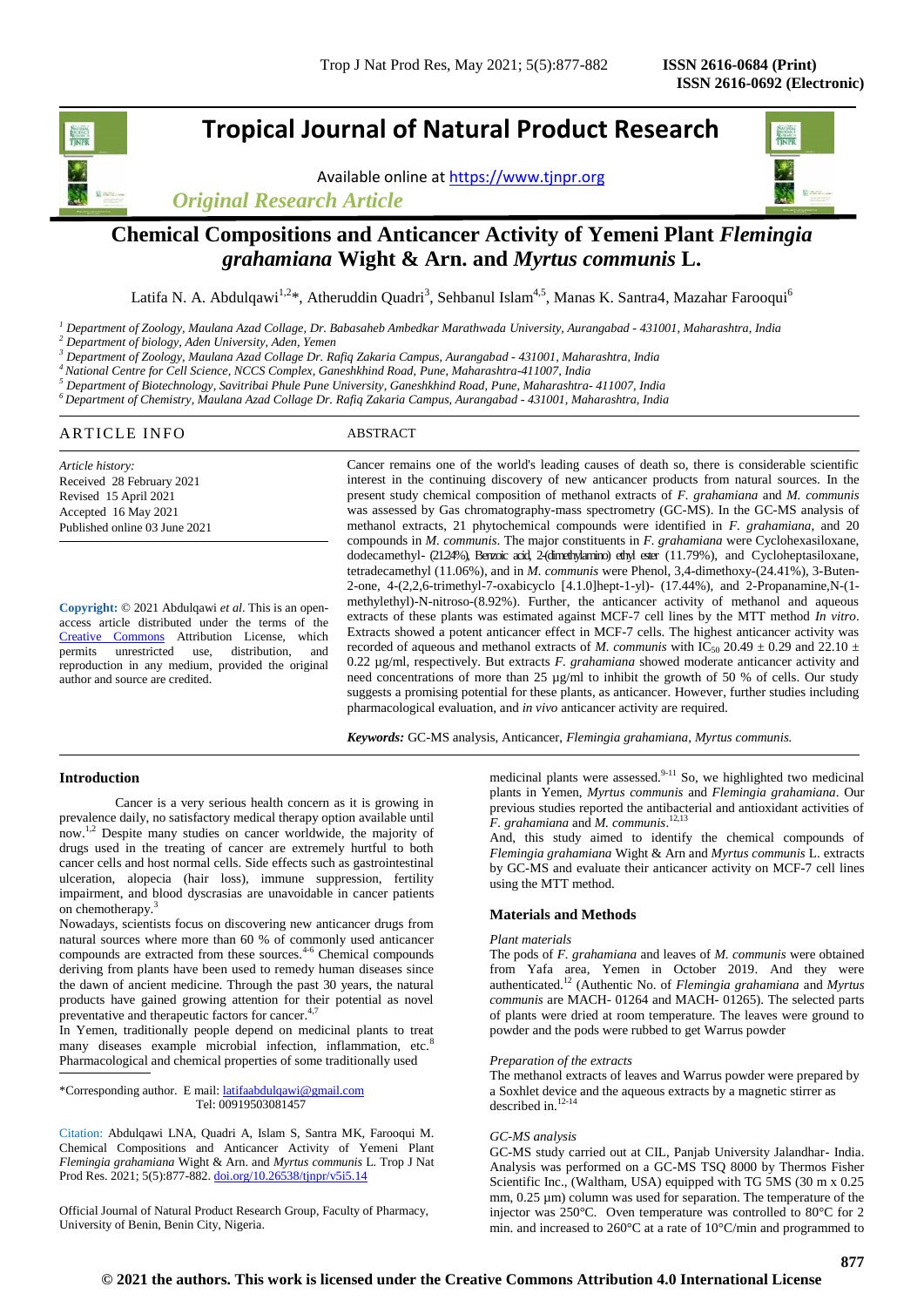the final temperature for 10 min. Helium was the carrier gas used at flow rates of 1 ml/min. MS spectra were obtained at range width m/z 50-650, injection Volume 1 µL, run time were 24.08 and 24.11 for *F. grahamiana* and *M. communis*, respectively. Scans were 7080 and 7088 for, *F. grahamiana* and *M. communis*, respectively. Peaks were identified by comparing data with NIST library.

#### *Anticancer activity*

#### *Cell culture*

MCF-7 breast cancer cells were provided by National Center for Cell Science (NCCS), Pune. Cells were grown in Eagles Minimum Essential Medium (EMEM) with 10% FBS at 37°C, 5%  $CO<sub>2</sub>$  and 95% air in a humid incubator. Monolayer cells were detached using trypsin/EDTA (ethylenediamine tetra-acetic) then reseeded. The medium is changed twice a week.

#### *MTT assay*

Viable cells were calculated using a hemocytometer, and plated in 96 well microtiter plates were  $(5\times10^3 \text{ cell/well})$  and incubated for 24 h. Culture medium was used to dilute extracts stock solution (50 mg/mL in methanol or water). The required final extracts concentrations were 2.5, 5, 10, 15 and 25 μg/ml. The medium was replaced by a fresh medium containing final concentrations of extracts. Cells were reincubated at  $37^{\circ}$ C, 5% CO<sub>2</sub> for a further 48 h, then 20 µl of MTT reagent (5 mg/mL in PBS) was added to each well. After incubated for an additional, 4 h, the medium containing MTT was discarded, and replaced by100 μl of DMSO to dissolve MTT (Formazan crystals) and left for 10 min. at room temperature. Finally, the absorbance was measured at 570 nm using a microplate reader.<sup>17</sup> The cell inhibition % was calculated as the following.

Cell Inhibition % = 100- Absorbance  $_{(sample)}$  / Absorbance  $_{(control)}$ ] x100.

#### *Statistical analysis*

The absorbance results were expressed as mean  $\pm$  SD of three replicates of each concentration and analyzed by One- way ANOVA (SPSS software). The  $IC_{50}$  values were calculated by linear regression using Excel Microsoft.

#### **Results and** D**iscussion**

The results obtained by GC–MS analysis of methanol extracts of *Flemingia grahamiana* (Warrus powder) and *Myrtus communis* (leaves) are presented in Tables 1  $\&$  2, respectively with retention time (RT), peak area (%), name of compounds and molecular weight (MW), and Figures 1 &2. Twenty-one and twenty compounds were identified in methanol extracts of *F. grahamiana and M. communis*, respectively.

GC–MS analyses, showed that *F. grahamiana* is composed of

contained Cyclohexasiloxane, dodecamethyl- (21.24%), Benzoic acid, 2-(dimethylamino) ethyl ester (11.79%), Cycloheptasiloxane, tetradecamethyl (11.06%), 2-Pentanol,3-methyl- (7.38%), as major compounds. The Most chemical components of *M. communis*were Phenol, 3,4-dimethoxy-(24.41%), 3-Buten-2-one, 4- (2,2,6-trimethyl-7-oxabicyclo[4.1.0]hept-1-yl)- (17.44%), 2-Propanamine,N-(1 methylethyl)-N-nitroso-(8.92%), and Durohydroquinone (6.36%).

According to Chryssavgi *et al*., <sup>18</sup> leaves of *M. communis* contain several chemical compounds, for example, 1,8-cineole, linalyl acetate, *α*-Terpineol, that agree with our results, but also different in other compounds. Several studies indicated that the chemical compounds of medicinal plant change as a function of the region. This may be due to environmental factors including temperature, geography, day length, nutrients, etc. <sup>19</sup> More studies are likely to be required at the level of gene expression to find out the reasons for phytochemical diversity, variance in the number of phytochemicals and differences in plant medicinal possibility from region to region.<sup>20</sup>

Among identified phytochemical compounds that have a wide range of Pharmacological Activities Cyclohexasiloxane, dodecamethylwhich has antimicrobial and anti-fungal properties.<sup>21-23</sup> cycloheptasiloxane, tetradecamethyl compound, which has potent antibacterial, anti-fungal, sterilizer agents, cosmetics agent,

Moisturizers, antiperspirants, and deodorants.21,22 Also, *β*caryophyllene showed pharmacological activity, including anticancer and analgesic properties,  $^{24}$  antibacterial, antifungal, and anticancer, anticancer, antioxidant, and antimicrobial.<sup>26</sup>

Sitarek *et al.*,<sup>27</sup> suspected the essential oils of  $L$ . *sibiricus* have antimicrobial, anticancer, anti-inflammatory, and antioxidant due to the main compounds identified  $(E)$ - $\beta$ -caryophyllene and germacrene D. However, this may be due to the synergistic effect of the oil components. Hexadecanoic acid, methyl ester also showed antiinflammatory, anticancer hypocholesterolemic, hepatoprotective, nematicide, insectifuge, anti-acne, antihistaminic, anti-eczemic, and anti-androgenic. <sup>28</sup>

The biological effects of the Eucalyptol compound were antimicrobial antimalarial and anti-leishmanial activities,<sup>29</sup> anti-inflammatories.<sup>3</sup> Linalyl acetate has properties of antioxidant and anticancer activities<sup>31</sup> Durohydroquinone was reported to have antimicrobial activities.<sup>32</sup> α-Terpineol have several Pharmacological activities such as anticonvulsant, sedative antinociceptive, anticancer and antifungal. <sup>33</sup> 4,4,8-Trimethyltricyclo [6.3.1.0 (1,5)] dodecane 2,9-diol which has anti-inflammatory activities.<sup>34</sup>

#### *Anticancer activity*

The effect of plant extracts in growth inhibition MCF-7 cells was evaluated by MTT assay. The results showed that all the plant extracts inhibited breast cancer cells' growth in dose-dependent (Table 3 and Figures 3). The highest percentages of inhibition were 52.01% and 53.38% for methanol and aqueous extracts of *M. communis* at 25  $\mu$ g/ml concentration with IC<sub>50</sub> 22.10  $\pm$  0.22 and 20.49  $\pm$  0.29  $\mu$ g/ml, respectively. Methanol and aqueous extracts of *F. grahamiana*, showed moderate anticancer activity and need concentrations of more than 25 µg/mL to inhibit the growth of 50% of cells. (Table 3 and Figure 3).

Methanol and hot aqueous extracts of *Myrtus communis* were evaluated for their anti-tumor effects on Epithelial 5637 and MCF-7 cell lines and IC<sub>50</sub> values were as >50  $\mu$ g/ml.<sup>11</sup> Romeilah,<sup>35</sup> reported that LC<sub>50</sub> values of *Myrtus communis* essential oil were 104.55 and 137.01 μg mL–1 against HL-60, and NB4 cell lines, respectively. *In vitro* cytotoxicity of several extracts of *M. communis* was evaluated against MDA-MB-231 and MCF 7 cell lines by MTT and SRB methods. The extracts showed cytotoxic potential in breast cancer with IC<sup>50</sup> values ranged were 7 - 138 µg/ml. <sup>36</sup> According to Tretiakova *et*   $al.$ <sup>1</sup>, the EC<sub>50</sub> values of *M. communis* were range 3.11 to 50 ( $\mu$ M) of viable cells of each cancer cell type. And the  $IC_{50}$  values of *M*. *communis* essential oil were 58.30,  $104.55$  and 137.01 µg ml<sup>-1</sup> against EACC, HL-60 and NB4 cell lines respectively.<sup>32</sup> The calculated  $IC_{50}$ values vary widely between studies. This high variability is most likely due to differences in the chemical nature of plant between geographical areas, as well as differences in the extent and mechanism of their action.<sup>37</sup>

According to Gumula *et al*., <sup>38</sup> the compounds isolated from leaves of *F. grahamiana* were examined against MCF-7 cells line. These compounds possess the significant anti-tumor activity and  $IC_{50}$  values were ranging from 7.6 to 317.40 μM/ml. The phylogenetic tree revealed that Flemingia and Rhodamnia species are neatly related to Ashwagandha, implying the anticancer properties of Rhodamnia and Flemingia from Sumatra.<sup>39</sup> There are no other reports regarding the anticancer activities of *F. grahamiana*

#### **Conclusion**

This study found out that *F. grahamiana* and *M. communis* contain a variety of phytochemical compounds. Methanol and aqueous extracts of *M. communis* and *F. grahamiana* showed good anticancer activity against MCF-7cell lines. Future works are required for pharmacological evaluation of both plants and experiment their effects against different cancer cell lines *in vivo* and *in vitro.*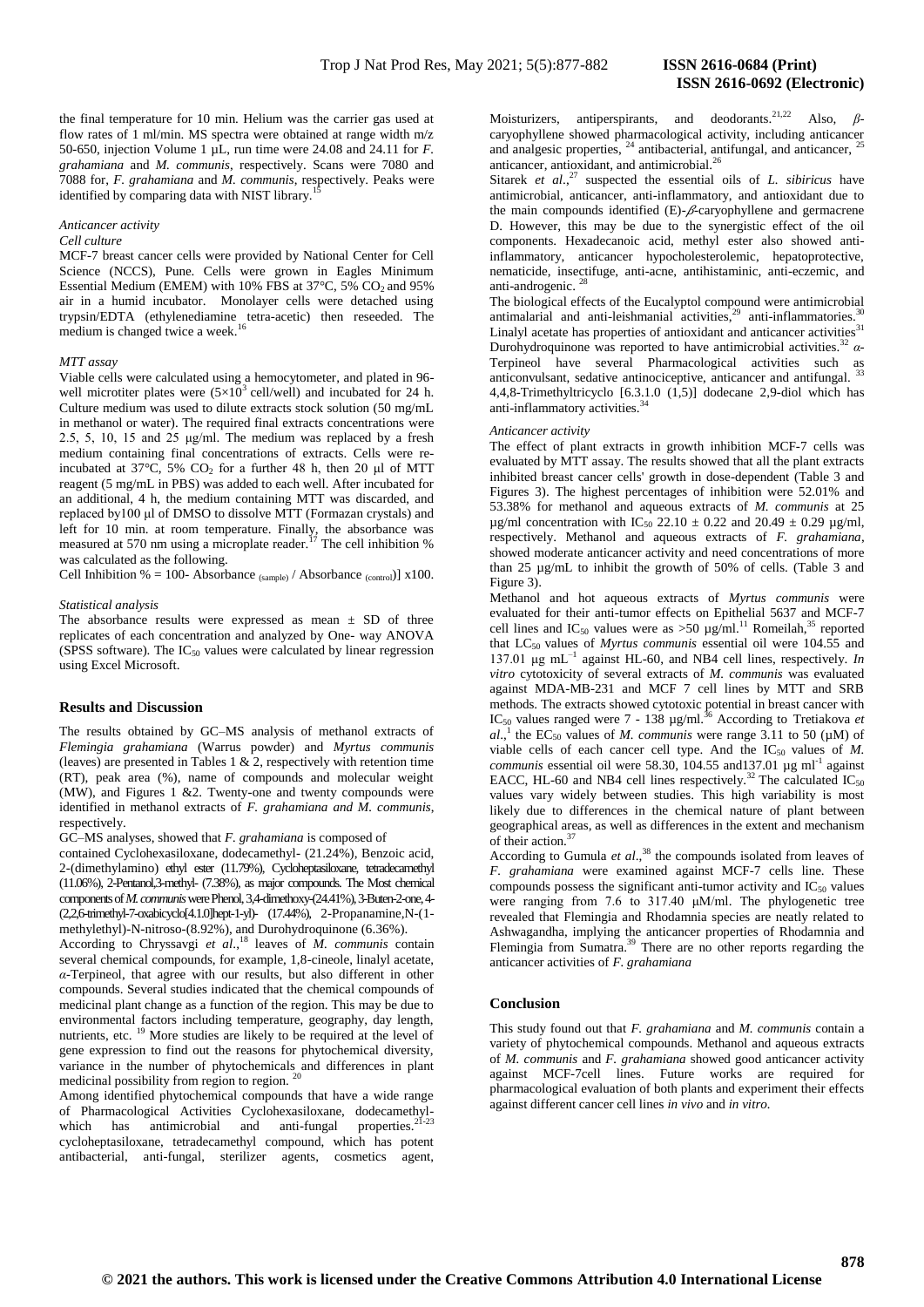

**Figure 1:** GC-MS Chromatogram of *F. grahamiana* (Warus).

|  |  | Table 1: Chemical compounds of methanolic extract of F. grahamiana (Warrus) by GC-MS |  |
|--|--|--------------------------------------------------------------------------------------|--|
|  |  |                                                                                      |  |

| No.          | $\overline{RT}$ (min) | Area % | <b>Molecular formula</b> | Compound name                                                                     | Mol. wt. |
|--------------|-----------------------|--------|--------------------------|-----------------------------------------------------------------------------------|----------|
| $\mathbf{1}$ | 3.69                  | 7.38   | $\overline{C_6H_{14}O}$  | 2-Pentanol, 3-methyl-                                                             | 102      |
| 2            | 9.34                  | 0.42   | $C_{11}H_{24}$           | Decane, 3-methyl-                                                                 | 156      |
| 3            | 9.92                  | 3.95   | $C_{10}H_{30}O_5Si_5$    | Cyclopentasiloxane, decamethyl-                                                   | 370      |
| 4            | 12.41                 | 21.24  | $C_{12}H_{36}O_6Si_6$    | Cyclohexasiloxane, dodecamethyl-                                                  | 444      |
| 5            | 13.53                 | 0.80   | $C_{15}H_{24}$           | $\alpha$ -Cubebene                                                                | 204      |
| 6            | 14.14                 | 0.32   | $C_{15}H_{24}$           | $\beta$ - Caryophyllene                                                           | 204      |
| 7            | 14.66                 | 11.06  | $C_{14}H_{42}O_7Si_7$    | Cycloheptasiloxane, tetradecamethyl                                               | 519      |
| 8            | 15.29                 | 0.75   | $C_{15}H_{24}$           | Germacrene D                                                                      | 204      |
| 9            | 16.51                 | 0.73   | $C_{15}H_{24}O$          | 12-Oxabicyclo <sup>[9.1.0]</sup> dodeca-3,7-diene,1,5,5,8<br>tetramethyl-,        | 220      |
|              |                       |        |                          | $(1R, 3E, 7E, 11R)$ -                                                             |          |
| 10           | 18.38                 | 2.82   | $C_{18}H_{54}O_9Si_9$    | Cyclononasiloxane, octadecamethyl                                                 | 667      |
| 11           | 18.94                 | 0.71   | $C_{27}H_{54}O_4Si_2$    | 1-Monolinolein, 2TMS derivative                                                   | 498      |
| 12           | 19.52                 | 0.75   | $C_{19}H_{38}O$          | 2-Nonadecanone                                                                    | 282      |
| 13           | 19.75                 | 1.75   | $C_{17}H_{34}O_2$        | Hexadecanoic acid, methyl ester                                                   | 270      |
| 14           | 19.91                 | 1.89   | $C_{12}H_{36}O_4Si_5$    | Trisiloxane, $1, 1, 1, 5, 5, 5$ -hexamethyl-3,3 bis[(trimethylsilyl) $\alpha$ y]- | 384      |
| 15           | 20.05                 | 11.79  | $C_{11}H_{15}NO$         | Benzoic acid, 2-(dimethylamino)ethyl ester                                        | 193      |
| 16           | 21.31                 | 3.38   | $C_{14}H_{42}O_5Si_6$    | $1,1,1,3,5,7,7,7$ -Octamethyl-3,5-bis(trimethylsiloxy) tetrasiloxane              | 458      |
| 17           | 21.39                 | 1.11   | $C_{27}H_{52}O_4Si_2$    | 9,12,15-Octadecatrienoicacid,2,3-bis[(trimethylsilyl)oxy] propyl ester,           | 496      |
|              | 25.19                 | 2.32   |                          | $(Z,Z,Z)$ -                                                                       |          |
| 18           | 21.45                 | 1.34   | $C_{18}H_{34}O_2$        | 6-Octadecenoic acid, (Z)-                                                         | 282      |
| 19           | 21.69                 | 0.43   | $C_{19}H_{34}O_6$        | Dodecanoic acid, 2,3-bis(acetyloxy) propyl ester                                  |          |
| 20           | 24.08                 | 2.36   | $C_{20}H_{16}N_2O_2$     | Benzamide, N,N'-1,4-phenylenebis-                                                 |          |
| 21           | 24.14                 | 3.63   | $C_{23}H_{40}$           | n-Heptadecylbenzene                                                               | 316.     |
|              |                       |        |                          |                                                                                   |          |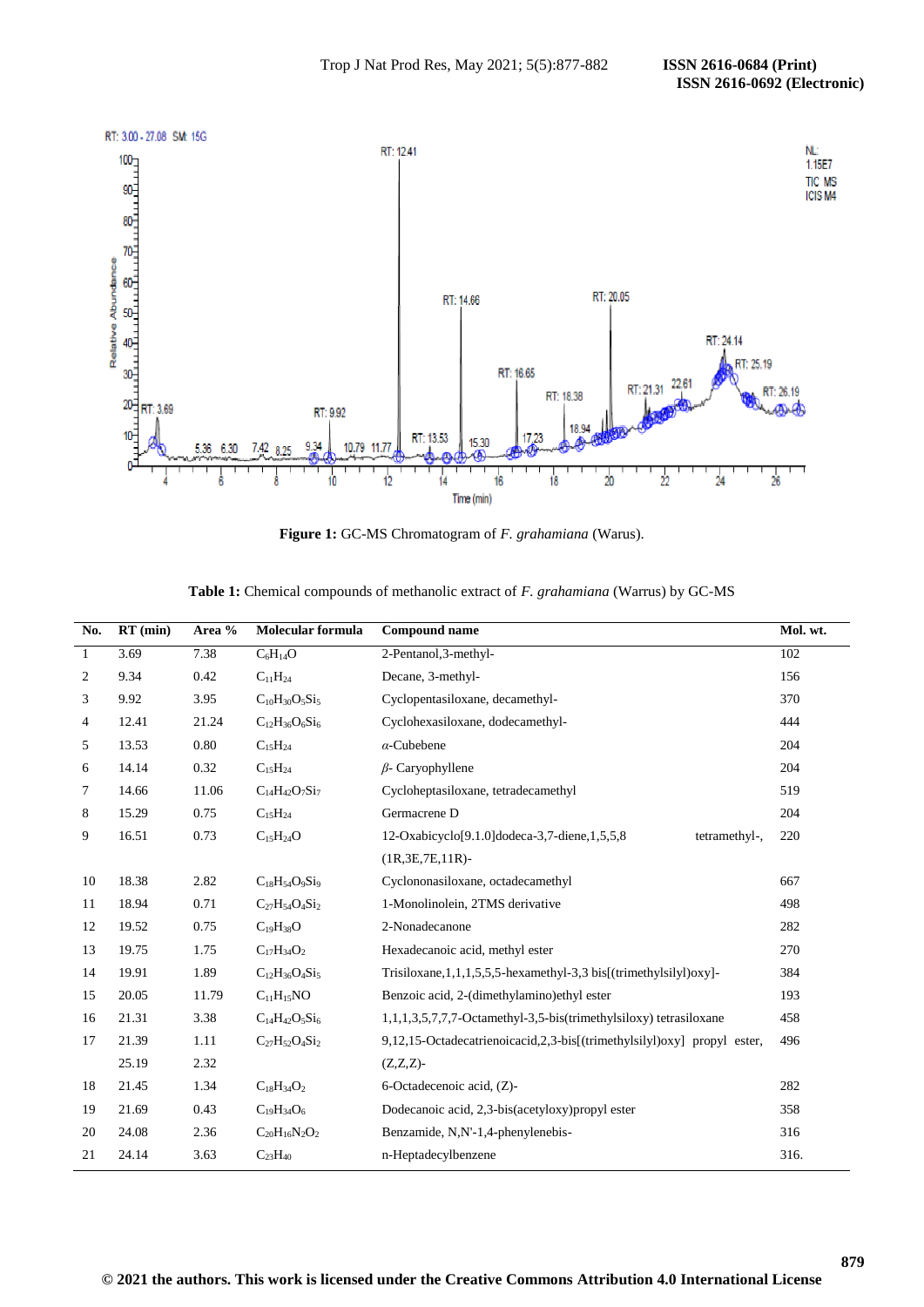

**Figure 2:** GC-MS chromatogram of *M. communis* leaves.

| Table 2: Chemical compounds of methanolic extract of <i>M. communis</i> (leaves) by GC-MS |  |
|-------------------------------------------------------------------------------------------|--|
|-------------------------------------------------------------------------------------------|--|

| No.             | $RT$ (min) | Area % | <b>Molecular formula</b> | <b>Compound name</b>                                                              | Mol. Wt. |
|-----------------|------------|--------|--------------------------|-----------------------------------------------------------------------------------|----------|
| $\overline{1}$  | 3.71       | 2.90   | $C_6H_{14}O$             | 2-Pentanol, 3-methyl-                                                             | 102      |
| $\mathfrak{2}$  | 8.29       | 1.49   | $C_{10}H_{18}O$          | Eucalyptol/1,8-Cineole                                                            | 154      |
| 3               | 9.33       | 1.28   | $C_{12}H_{20}O_2$        | Linalyl acetate                                                                   | 196      |
| 4               | 10.86      | 2.24   | $C_{10}H_{18}O$          | $\alpha$ -Terpineol                                                               | 154      |
| 5               | 11.61      | 0.79   | $C_{10}H_{16}$           | $(+)$ -3-Carene                                                                   | 136      |
| 6               | 13.02      | 0.77   | $C_{13}H_{22}O_2$        | 3-Cyclohexene-1-methanol, $\alpha, \alpha, 4$ -trimethyl-, propanoate             | 210      |
| $7\phantom{.0}$ | 13.15      | 24.41  | $C_8H_{10}O_3$           | Phenol, 3,4-dimethoxy-                                                            | 154      |
| 8               | 13.63      | 8.92   | $C_6H_{14}N_{20}$        | 2-Propanamine, N-(1-methylethyl)-N-nitroso-                                       | 130.     |
| 9               | 13.83      | 0.30   | $C_{14}H_{26}O$          | 2-Nonenal,-2pentyl-                                                               | 210      |
| 10              | 15.23      | 6.36   | $C_{10}H_{14}O_2$        | Durohydroquinone                                                                  | 166      |
| 11              | 15.59      | 17.44  | C13H20O2                 | 3-Buten-2-one, 4-(2,2,6-trimethyl-7-oxabicyclo[4.1.0]hept-1-yl)-                  | 208      |
| 12              | 17.00      | 0.68   | $C_{15}H_{20}O$          | Ar-turmerone                                                                      | 216      |
| 13              | 17.10      | 0.56   | $C_{12}H_{22}O$          | $4a(2H)$ -Naphthalenol,octahydro-4,8a-dimethyl-, $(4\alpha, 4a\alpha, 8a\beta)$ - | 182      |
| 14              | 17.66      | 0.80   | $C_{14}H_{28}$           | 3-Heptene, 2, 2, 3, 5, 5, 6, 6heptamethyl-                                        | 196      |
| 15              | 18.38      | 0.29   | $C_{19}H_{34}O_6$        | Dodecanoic acid, 2,3-bis(acetyloxy) propyl ester                                  | 358      |
| 16              | 18.77      | 0.26   | $C_{11}H_{18}O_2$        | 2(3H)-Benzofuranone, hexahydro4, 4, 7 atrimethyl                                  | 182      |
| 17              | 19.51      | 0.47   | $C_{15}H_{26}O_2$        | 4,4,8-Trimethyltricyclo[6.3.1.0(1,5)]dodecane2,-9diol                             | 238      |
| 18              | 19.75      | 1.10   | $C_{17}H_{34}O_2$        | Hexadecanoic acid, methyl ester/[Palmitic acid, methyl ester;]                    | 270      |
| 19              | 20.05      | 0.91   | $C_{11}H_{15}NO_2$       | Benzoic acid, 2 (dimethylamino) ethyl ester                                       | 193      |
| 20              | 21.56      | 0.52   | $C_{27}H_{46}O_2$        | Eicosanoic acid, phenylmethyl ester                                               | 402      |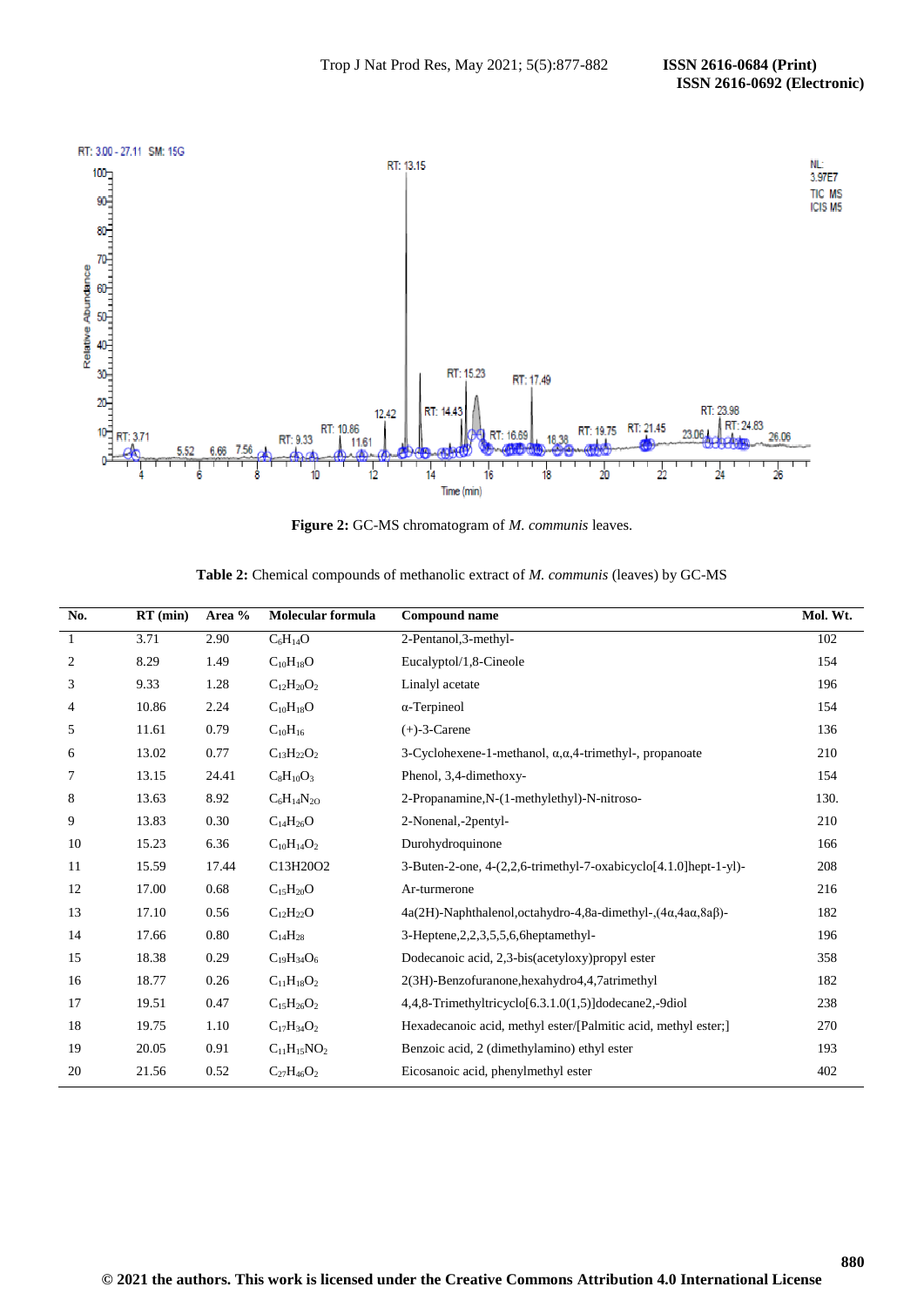

**Figure 3:** Percentage of cell growth inhibition of methanol and aqueous extracts of *F. grahamiana* and *M. communis* against MCF-7 cell lines.

**Table 3:** Percentage of cell growth inhibition and IC<sub>50</sub> of extracts of *F. grahamiana* and *M. communis* against MCF-7 cell lines by MTT assay

| <b>Concentrations</b> | Extracts (% of growth inhibition) |                  |                      |                 |  |  |  |
|-----------------------|-----------------------------------|------------------|----------------------|-----------------|--|--|--|
| $(\mu g/ml)$          | Myrtus communis                   |                  | Flemingia grahamiana |                 |  |  |  |
|                       | Methanol extract                  | aqueous extract  | Methanol extract     | aqueous extract |  |  |  |
| 2.5                   | 32.69                             | 36.96            | 22.95                | 27.94           |  |  |  |
| 5                     | 36.72                             | 41.39            | 24.64                | 27.46           |  |  |  |
| 10                    | 38.25                             | 41.39            | 32.45                | 30.32           |  |  |  |
| 15                    | 44.85                             | 46.22            | 33.90                | 32.22           |  |  |  |
| 25                    | 52.01                             | 53.38            | 36.23                | 45.32           |  |  |  |
| $(IC_{50} \pm SD)$    |                                   |                  |                      |                 |  |  |  |
|                       | $22.10 \pm 0.22$                  | $20.49 \pm 0.29$ | ٠                    | $\blacksquare$  |  |  |  |

Results are mean  $\pm$  SD (n = 3).  $\cdot$  = IC<sub>50</sub> hasn't calculated because % growth inhibition less than 50% at 25 µg.

# **Conflict of interest**

The authors declare no conflict of interest.

# **Authors' Declaration**

The authors hereby declare that the work presented in this article is original and that any liability for claims relating to the content of this article will be borne by them.

# **References**

1. Tretiakova I, Blaesius D, Maxia L, Wesselborg S, Schulze-Osthoff K, Cinatl J, Michaelis M, Werz O. Myrtucommulone from *Myrtus communis* induces apoptosis in cancer cells via the mitochondrial pathway involving caspase-9. Apoptosis. 2008; 13(1):119-131.

- 2. Chanda S and Nagani K. *In vitro* and *in vivo* methods for anticancer activity evaluation and some Indian medicinal plants possessing anticancer properties: an overview. J Pharmacogn Phytochem. 2013; 2(2):140-152.
- 3. Gumula I. Phytochemical Investigation of Three Leguminosae Plants for Cancer Chemopreventive Agents. PhD Thesis. University of Nairobi. 2014; 3 p.
- 4. Solowey E, Lichtenstein M, Sallon S, Paavilainen H, Solowey E, Lorberboum-Galski H. Evaluating medicinal plants for anticancer activity. Scientific World, Inc. 2014; 2014:1-12.
- 5. Gordaliza M. Natural products as leads to anticancer drugs. Clin Transl Oncol. 2007; 9(12):767-776.
- 6. Dantu AS, Shankarguru P, Ramya DD, Vedha HB. Evaluation of *in vitro* anticancer activity of hydroalcoholic extract of *Tabernaemontana divaricata*. Asian J Pharm Clin Res. 2012; 5(3):59-61.